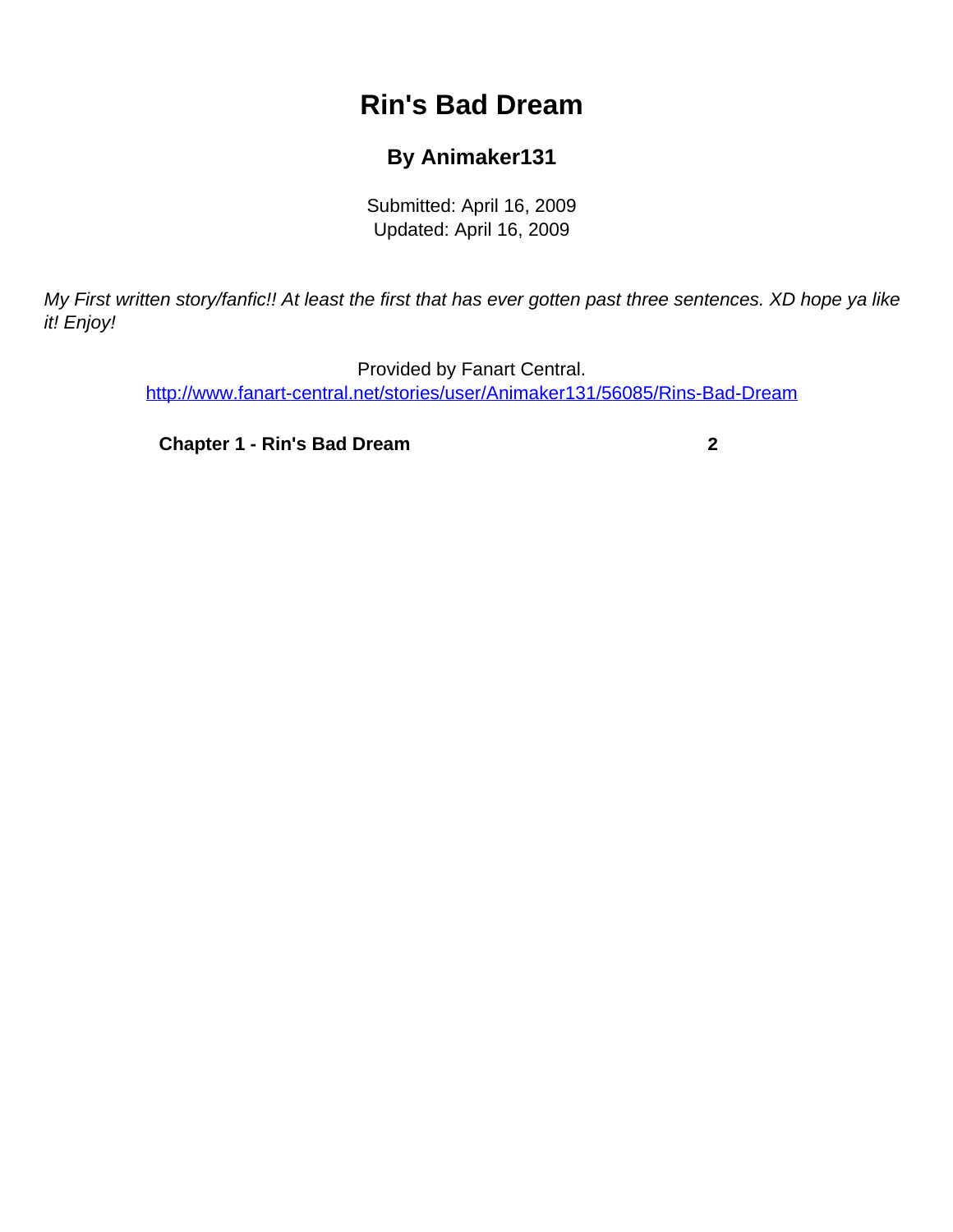## **1 - Rin's Bad Dream**

<span id="page-1-0"></span>~~~~~~~~~~~~~~~~~~~~~~~~~~~~~~~~~~~~~~~~~~~~~~~~~~~~~~~~~~~~

Rin's Bad Dream

Running. That's all she could do. She could feel her heart racing as her feet flew beneath her. The pack of wolves were right on her tail and with no place to hide in this dark & gloomy wasteland, she didn't know how much longer she could go on. Never had she felt so helpless. Where was Lord Sesshomaru? He always came to save her. Fear & loneliness tightened in her stomach as she pushed herself into the darkness.

"Please help me lord Sesshomaru..." her plea more of a mental wish... since she had no breath to voice it. Suddenly, a monstrous Wolf appeared before her, towering over her like a mountain, almost causing her to trip in fear. Stumbling to a stop she gasped in horror as she realized what the wolf held in it's mouth... Sesshomaru.

It was a terrible sight. His armor had been shattered & his clothes were tattered & torn from the fight that had obviously been, with no sense of life emitting from him. "How could this be?! Lord Sesshomaru could never be defeated!" She thought in disbelief. She didn't know if he'd been wounded or if he was even alive, which only added to the growing panic within her. "Lord Sesshomaru!" She cried. Hoping to see at least one little sign that he was alright. There was no response.

The wind started to pick up now with an eery howl, swirling dark clouds around the wolf still clutching Sesshomaru in it's jaws. Rin ran towards him now, forgetting the danger of the wolves. She just had one thing in her mind... She had to get to him. She wasn't going to lose him. She couldn't. She'd lost everyone before. Her mother, father, & brother... That was hard enough. He was all she had left... She couldn't bear the thought of losing him too.

Tears were blurring her vision now as she raced towards her Sesshomaru desperately trying to reach him before he was completely swallowed by the swifts of clouds consuming him.

"Lord Sesshomaru! please don't leave me!!" her desperate cry echoed across the empty desert as Sesshomaru vanished in the billowing smoke, the wind taking it away. She fell to her knees unable to stop the tears as the sobs shook her body. How could he be gone? How could he leave her? She couldn't feel more alone. A menacing growl suddenly thundered through her ears, sending a roll of chills up her spine. She turned around only to find the wide open jaws of a savage wolf flying towards her. She shrieked in fear. "LORD SESSHOMARU!!"

~~~~~~~~~~~~~~~~~~~~~~~~~~~~~~~~~

Her Cry jolted her out of her nightmare, springing her forward til she was sitting. Gasping for air she looked around to find herself laying in a small clearing on the cool grass under her blanket. A dream? It was just a dream? It was too frightening to believe. Clutching her blanket for comfort, she slowly looked around. Stars were still scattered through the night sky, as she saw Jaken & Ah-Un a few feet away sound asleep, apparently undisturbed by her cry.

"Lord Sesshomaru?" Her quivering voice was like a soft whisper in the calm & crystal night. After that terrible nightmare, She needed to hear the comforting sound of his voice, just to know that he was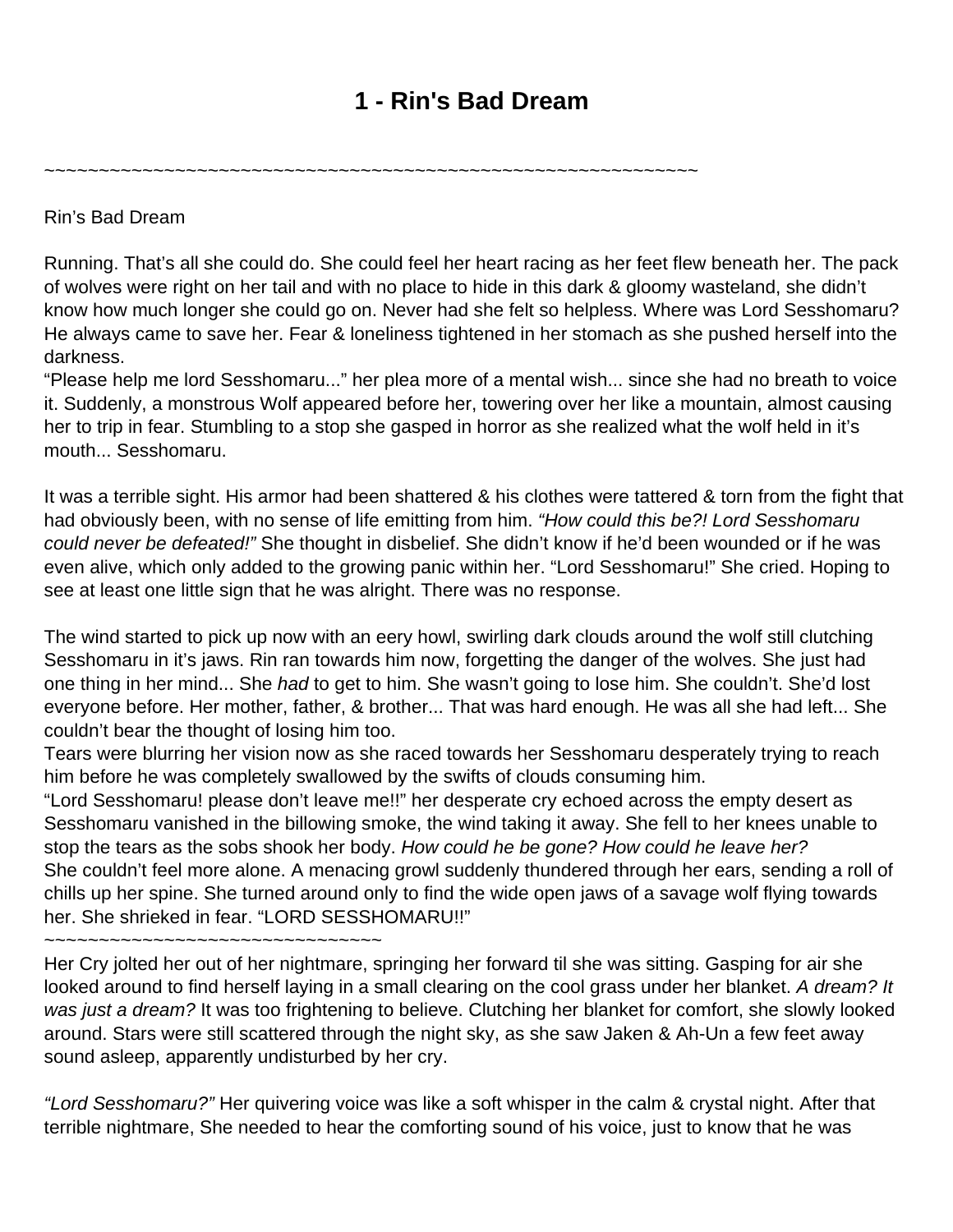alright. That it was only a dream.

There was no answer.

Panic set in now. She felt like her nightmare was happening all over again, Only this time it was real. Frantically she searched with her eyes hoping to find him sitting near by... but he was nowhere to be seen. Tears filled her eyes. "Lord Sesshomaru!!"

"Rin..."

A sob caught in her throat as she heard the familiar deep voice behind her. She slowly turned around hoping she hadn't imagined it. There was Sesshomaru. Sitting just a few feet away from her, undoubtedly lost in thought until she had cried out. Not even the dark of night could conceal the magnificence of his presence. Moonlight danced delicately over his features with a soft tint of blue, revealing the crescent in his forehead through his silver hair. The fur over his shoulder was equally luminous, shimmering slightly in the soft light. Although the sight of this great demon would have struck caution & fear into the hearts of others, she couldn't imagine a more welcome sight.

"Did you... have a bad dream?" He asked in a mellow tone. His face was expressionless as usual, although a slight spark of interest glinted in his golden eyes.

Rin had to look at him for a moment, still struggling to convince herself that he was really there. She was still in quite a state of shock. Finally she looked down at her blanket & nodded. Sensing the matter was settled, Sesshomaru casually drifted his gaze off into the distance.

"Well it's over now. You should try to get some sleep."

Rin looked up at him again. She almost hoped he would say something more, perhaps maybe, Everything is okay or it was just a dream... something comforting. But he continued to look off, apparently dismissing the situation. Of course she understood. It wasn't like him to do such a thing, & she wouldn't want to expect anything from him that was against his nature. But that didn't stop her from wishing he would. Just this once. Especially with the frightening memories of her nightmare still looming fresh in her mind. She needed to hear that now. Still, she decided to take his advice & try to sleep. After all, she didn't want to burden to the great demon with something as silly as a little dream.

Letting out a shuttered sigh, she closed her eyes, trying to fill her mind with as many pleasant thoughts as she could. It didn't take long for the haunting images to return however. Flashing through her mind even darker & more frightening than before, with Sesshomaru being taken away just beyond her reach, the wolf lunging for her throat. She forced her eyes open to keep herself from crying out again. It didn't look like she was going to fall asleep tonight.

There were still three hours left til dawn. A cool wind gently rustled the trees as the calm night silently drifted along. Sesshomaru didn't have to hear her footsteps to know she was approaching. Apparently she had failed to go to sleep he thought to himself. Still, he waited until she was next to him before glancing her direction.

Her hands were quivering, even though she was gripping the sides of her kimono to try & steady them. It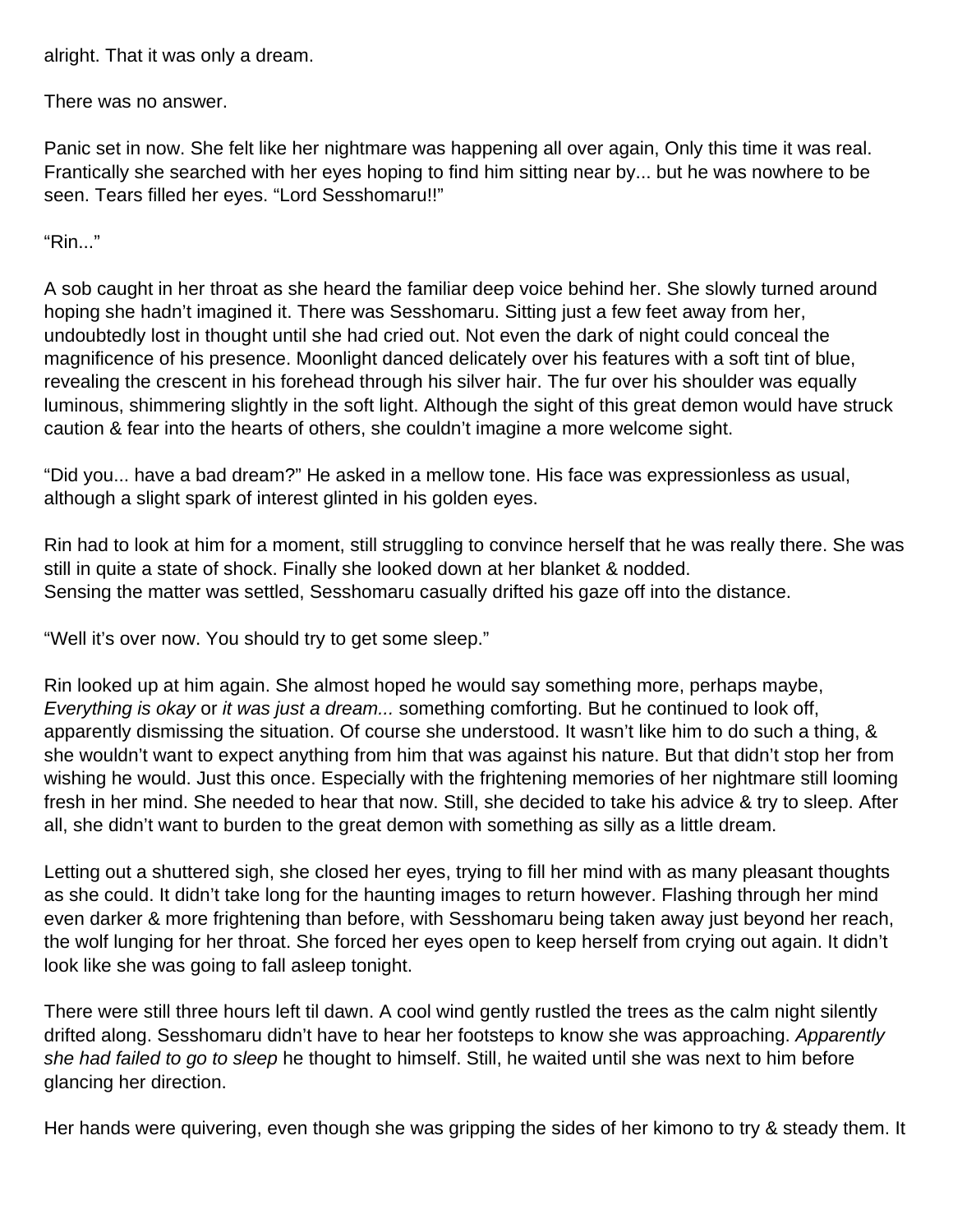took her a few moments to finally gather the courage to speak. "Lord Sesshomaru?" He slowly turned his head to look at her directly. " May I... Sit with you.. for a while?"

The Youkai looked at her for a moment, not quite sure what to make of this request. It seemed her dream had been more upsetting to her than he thought. He didn't see the point of how sitting closer to him would make her feel better. Still, he didn't see the harm in it. Brushing off a hint of irritation he slowly looked away again. "If you wish."

He hadn't paid it a second thought until a touch to his arm took him by surprise. Looking down he realized that she had sat down right next to him, wrapping her arms around his, snuggling deeply into the fur on his shoulder. Not exactly what he had in mind. Carefully she slid her hand into his resting at his side & squeezed it tightly.

Her fear was beginning to fade now. The images that had previously flooded her mind slowly drifted away as she felt the steady rhythm of his breathing. Feeling the warmth of his arm so close to her, she let out a relieved sigh. He's okay now. He's safe. As long as she could feel him sitting next to her, she knew everything would be alright. He'd never be taken away again. She'd never be alone again. A tear moistened her closed eyes as she gave his arm a gentle squeeze.

#### "Thank you lord Sesshomaru..."

The demon looked down at the little girl for a moment, finally recovering from his slight surprise. She was already drifting off to sleep. She seemed content now, He thought. After a moment, he decided to brush off the situation, returning his gaze to the mountains to continue with his former musings. However, try as he might, he couldn't help but let his thoughts wander to the little bundle curled beside him.

She was asleep now. Almost as though nothing had happened. That was fast he thought. Considering how upset she had been when she first cried out. What could she have dreamed to upset her so? He had never seen her so frightened, not even when her life had been in danger. Normally he enjoyed seeing the fear in someone, but this time it was different. It had slightly disturbed him in a way he couldn't understand, especially the intensity of the fear held in her eyes.

Another thought casually crossed his mind as he looked down at her sleeping form. Why did his presence have such a calming affect on her? He was a demon after all. He would normally think of himself being the cause of one's nightmare, & yet here she was, seeking comfort from him because of one.

He couldn't understand why she had never feared him. Even from the first day she met him. She always followed him with a smile, unlike the countless others who followed only out of fear. A thought that perplexed even he who had lived for centuries.

Still, he couldn't help but feel pleased that she was comforted by his presence. Perhaps it was refreshing to be near someone who enjoyed his company. Drifting his gaze to the mountains, he gently let his hand close around hers, her hand unconciously squeezing his in response. Maybe that was the reason he let her follow him...

He looked up at the night sky, where the moon lazily hung, unaware that the crisp & clear morning was